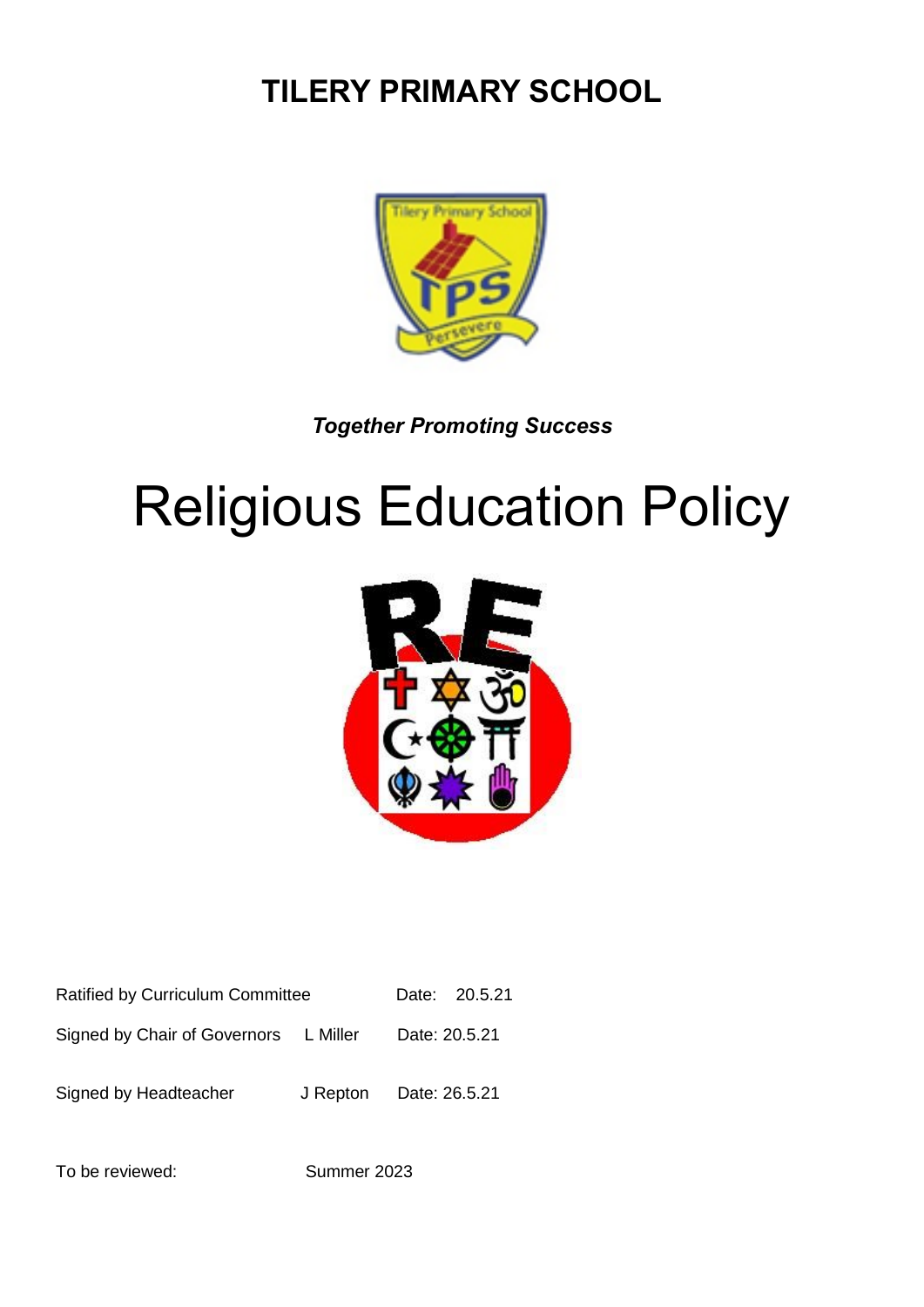# **Rationale**

The Education Reform Act of 1998 states that Religious Education should be taught to all pupils in a maintained school from the ages of 5– 18.

This Act states that any Agreed Syllabus for Religious Education should: *'...reflect the fact that the religious traditions of Great Britain are in the main Christian while taking account of the other principal religions represented in Great Britain.'*

The teaching of RE is through the statutory local syllabus, determined by the LA. This school follows the requirements of the Stockton Agreed Syllabus for Religious Education. The agreed syllabus reflects that the religious traditions of Great Britain are in the main Christian whilst taking account of the teaching and practices of other principal religions represented in Great Britain.

The schemes of work adopted by this school fulfil the requirements of the 1988 Education Reform Act and the Stockton Agreed Syllabus for Religious Education.

# **Intent**

At Tilery Primary School, it is our intent for Religious Education to contribute to the spiritual, moral, social and cultural development of our pupils. Children will learn about the beliefs, values and traditions of different religions, as well as being encouraged to reflect on their own views and experiences. The Tilery RE curriculum will model how to learn from world faiths, as well as learning about them. Through our teaching of RE, children will be enabled to develop key values such as tolerance, open-mindedness and respect. Teaching will take the form of engaging lessons as well as practical experiences of different religions through handling of artefacts and visits to places of worship. At Tilery, we use the locally agreed syllabus produced by the Stocktonon-Tees SACRE as the basis for our curriculum.

Religious Education should help pupils to:

- Acquire knowledge and understanding of religion and develop the ability to make reasoned and informed judgements about Christianity and the other principal religions represented in Great Britain.
- Develop an understanding of the influence of beliefs, values and traditions on individuals, communities, societies and cultures.
- Enhance their spiritual, moral, cultural and social development by:

\* developing awareness of fundamental questions of life raised by human experiences, and of how religious teachings can relate to them;

\* responding to such questions with reference to the teachings and practices of religions, and to their own understanding and experience.

\* reflecting on their own beliefs, values and experiences in the light of their study.

\* develop a positive attitude towards other people respecting their right to hold different beliefs from the pupils' own, and towards living in a society of diverse religions.

# **Organisation of Teaching and Learning**

The allocation of time for Religious Education recommended in the Agreed Syllabus is approximately one hour per week in FS and KS1 and 75 minutes in KS2. This falls in line with the recommendations for the minimum entitlement with 'Dearing: The Final Report' and the DES Circular 1.94 which recommends:

36 hours per year at Foundation Stage and Key Stage One;

45 hours per year at Key Stage Two.

It is not anticipated that these hours will always be allocated weekly, but occasionally a block of time will be allocated, or topics may be taught using cross-curricular links.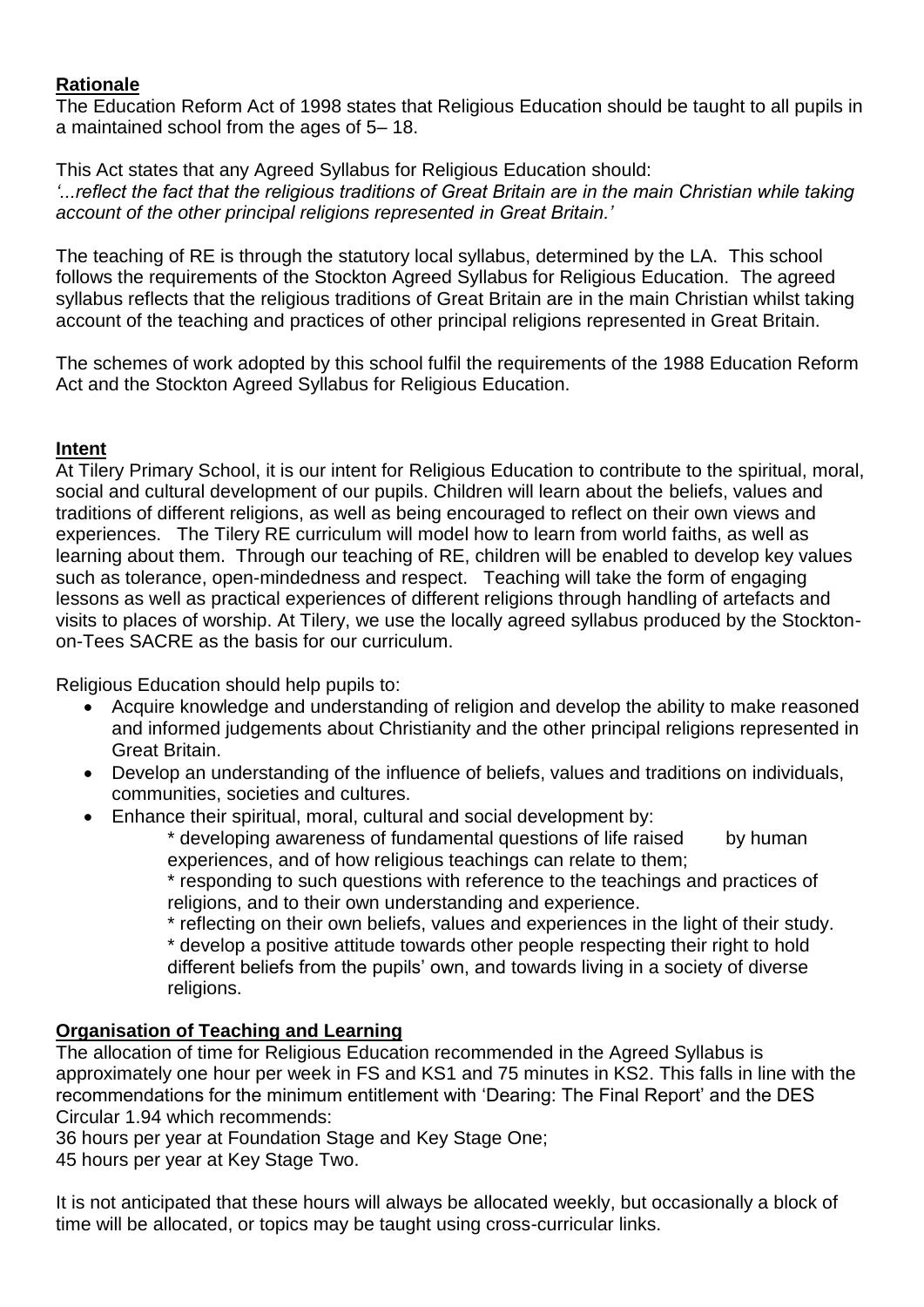# **Locally Agreed Syllabus**

Tilery Primary School follows the Stockton-On-Tees Agreed Syllabus for RE 2019. This syllabus was designed in consultation with local schools, including Tilery Primary School. An overview of the syllabus can be found in Appendix 1.

The aims of the syllabus are to cover the breadth of religious traditions in Stockton-on-Tees. In addition, clear progression in teaching and learning is expected in each of the key areas of study (see Appendix 2).

# **Resources for Religious Education**

The school has a collection of artefacts, posters, books, and DVDs, all of which will assist in the teaching of the topics and themes identified in the agreed syllabus. These are stored in units in KS2 building.

Religious Education has been allocated capitation in line with other subjects.

It is expected that staff will model for children how to treat artefacts with appropriate respect. For example, the Qur'an should be handled in accordance with Islamic tradition (hands should be washed before touching; the book should not be placed on the floor or under other books). In this way it is hoped to foster an attitude of respect towards different faiths.

### **Monitoring and Assessment**

Assessment will link to the learning objectives and skills that are being taught as part of a topic or theme. Staff will record the names of children against differentiated objectives at the end of a topic. The subject co-ordinator will use these records, together with samples of planning and children's work, to identify areas of strength and development of the subject. This will support the co-ordinator when reporting on the quality of teaching and learning to the school's Governing Body.

### **e-Learning**

New technologies can enable children to enhance their Religious Education skills in data handling and in presenting written work. E-Learning technology should be used when appropriate and matched to both the level and ability of the children. It should not detract from the Religious Education content of a lesson. Opportunities for using e-learning tools are identified in the Stockton ICT Scheme of Work. Digital and video cameras enable the children to record and present their work in a variety of multimedia, including slideshows, animations and movies. The Internet can be used to research information, including text, photos and video. It can also enhance learning by the use of applications. E-mail and video conferencing can also be used to communicate with pupils and experts from other localities. However this must only be done in accordance with the school's e-Safety Policy.

### **Inclusion**

Tilery Primary School is committed to inclusion. Our ethos encourages a strong sense of community and belonging and our curriculum is designed to provide opportunities for all our pupils. We believe that everyone should be equally valued in school. We strive to eliminate prejudice and discrimination and to develop a learning environment where all children can flourish and achieve. We aim to provide effective learning opportunities for all pupils based on their cultural, physical and learning needs. Whenever possible curriculum resources should be multicultural and non-sexist, containing positive images of all groups including those with disabilities. Please see the Whole School Policy for inclusion, pages 2 – 4 for further guidance regarding inclusive classroom practice.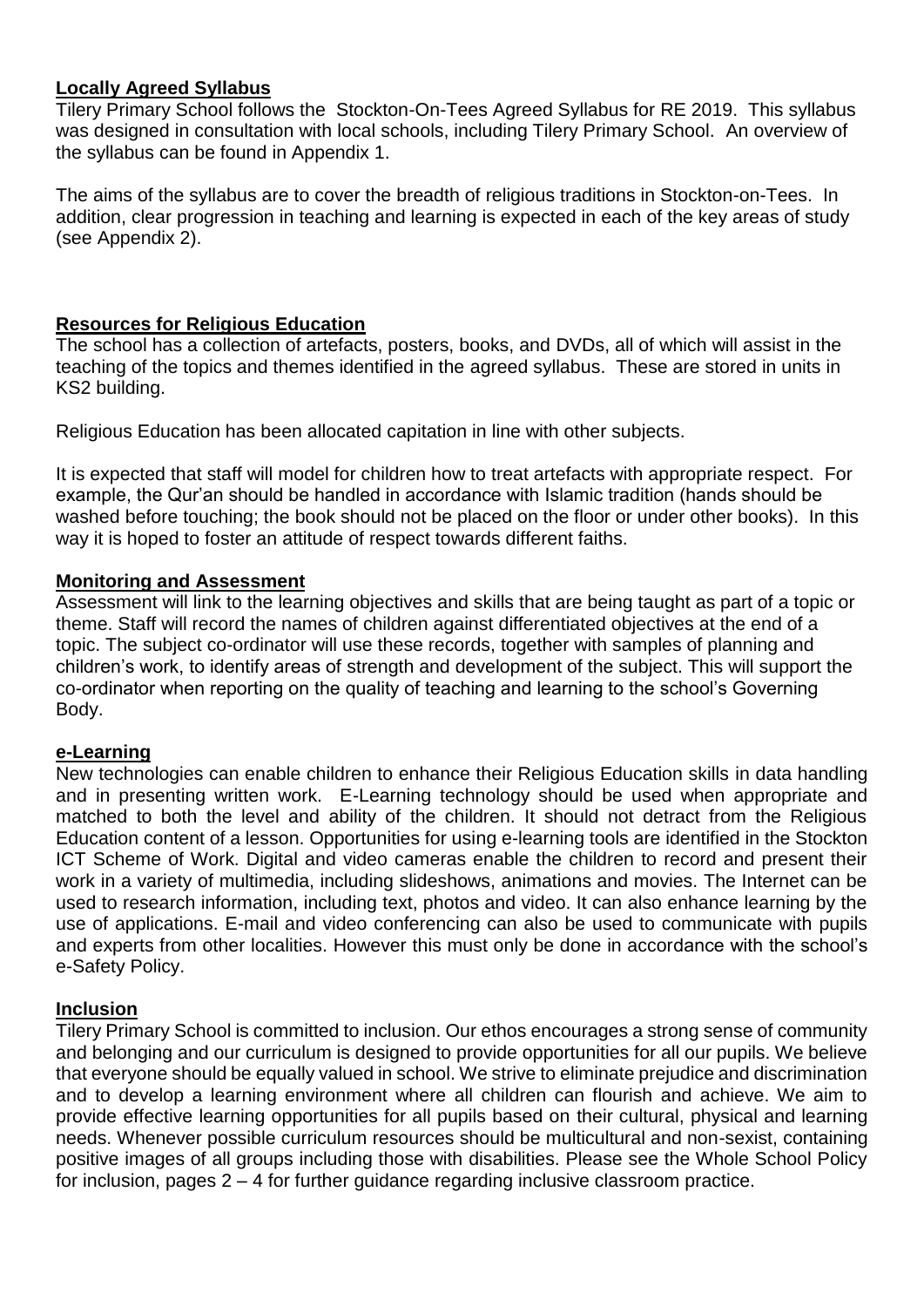In line with the LEA guidelines, the delivery of Religious Education seeks to recognise the individual importance of all pupils, and the entitlement of all pupils to learn and benefit from the Religious Education curriculum, in an environment where there is trust, fairness and respect. Religious Education has a large part to play in helping to remove prejudice and misunderstanding, and to combat discrimination, sexism and racism, making all pupils aware that ours is a multicultural society.

# **Spiritual, Moral, Social and Cultural Development**

Religious Education contributes to the spiritual, moral, social and cultural development of the pupil through the content that is delivered and the way it is presented to the pupils. Opportunities are provided for pupils to:

- develop a system of personal beliefs (which may include religious belief);
- communicate their beliefs in discussion and through their behaviour;
- reflect on experience and to search for meaning in that experience;
- develop a sense of awe and wonder;
- explore the difference between right and wrong;
- show respect for others by also respecting the beliefs and property of others;
- make responsible and reasoned judgements on moral issues;
- share their experiences and feelings with others;
- ask ultimate questions about life and living;
- follow the school code of ethics.

### **Withdrawal**

The Education Act 1996 confirms the right of parents to withdraw their children from Religious Education, either wholly or in part. Parents also have a right to withdraw pupils from acts of collective worship.

Teachers who do not wish to participate in Religious Education have the right to withdraw. Head Teachers may also exercise their right to withdraw from Religious Education though they remain responsible for ensuring that provision is made for its delivery.

Parents should be free to exercise their right of withdrawal and a school must give effect to any such request. Parents are not obliged to state their reasons for seeking withdrawal. Although it is not a legal requirement to put requests for withdrawal in writing, Head Teachers may wish to advise parents to do so. It is the duty of the school to support community cohesion and Religious Education plays an important role in this.

### **Visits**

Children in Foundation Stage and KS1 will be given opportunity to visit Christian places of worship through Christmas and Easter services at local churches. KS1 teachers will also be encouraged to take children on visits to places of worship belonging to different religious traditions.

In KS2 teachers will be expected to organise visits to a place of worship in keeping with their areas of study.

Curriculum visits should be planned well in advance, with careful consideration given to the aims and objectives of the trip and the nature of the activities to be experienced. All visits must be authorised by the Head Teacher. Whenever possible a prior visit should be made by the person organising the trip in order to assess its suitability and to help carry out a risk assessment. A risk assessment must be completed and given to the Head Teacher before every visit. The annual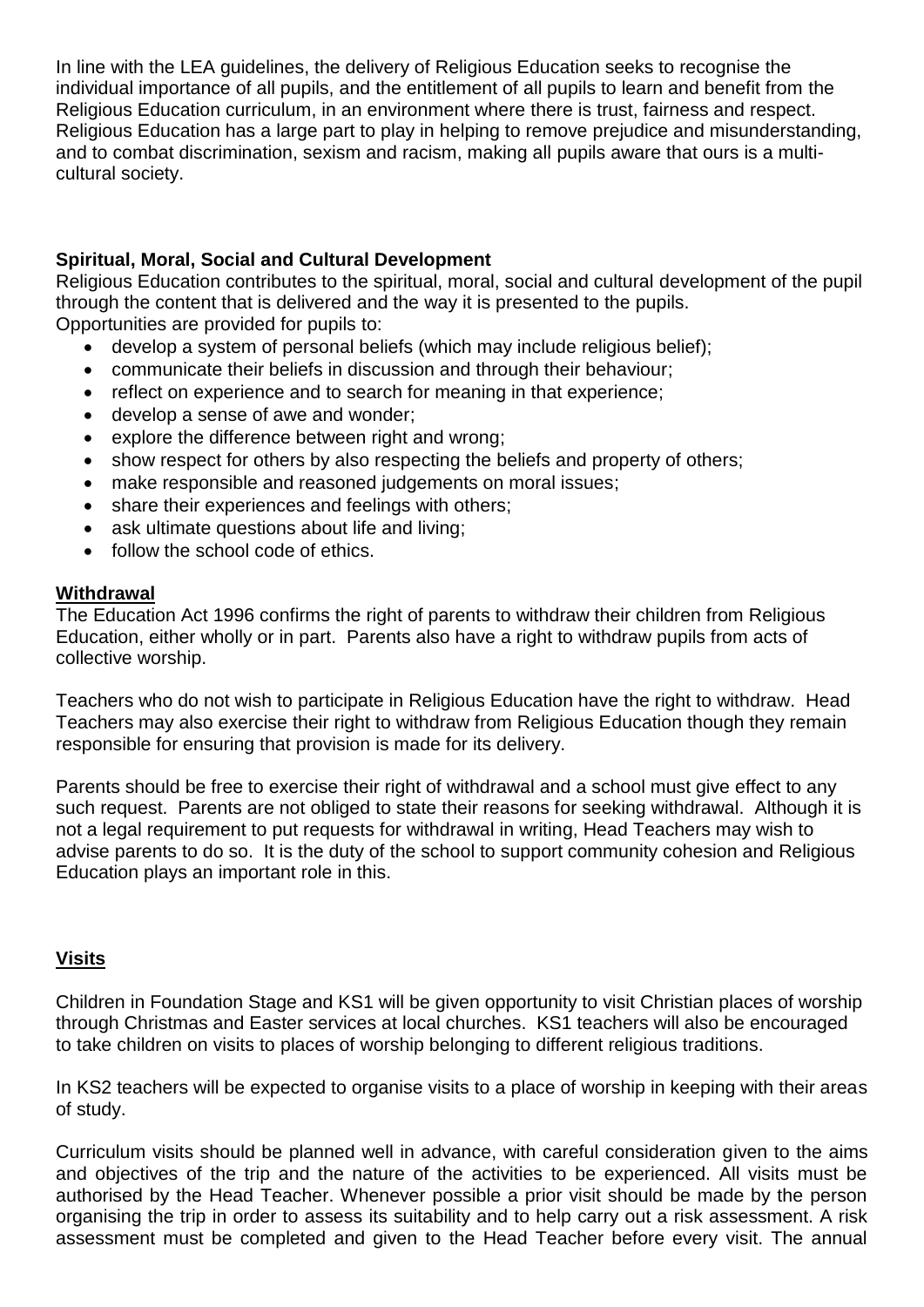consent form must have been completed and returned for all children going on the visit and parents should be sent details of the trip, including time, place, clothing, lunch arrangements, planned activities and any special arrangements. Please see the School Visits Policy for more comprehensive information.

# **Roles and Responsibilities**

The Governing Body and Head Teacher are responsible for the provision of Religious Education and must ensure that sufficient time and resources are given to the subject to meet the statutory requirements. It is the responsibility of Governors, in consultation with the Head Teacher to ensure appropriate provision.

# **The Governing Body**

The Governing Body has the overall responsibility of ensuring the National Curriculum is taught and that the needs of all pupils, as reflected in the school's policies and practices are met. It is the Governing Body's responsibility to ensure the subject leader operates effectively, that policies and practices are communicated and implemented throughout the school, assessment procedures and systems for monitoring and recording progress contribute to the school assessment, recording and reporting arrangements.

### **Headteacher**

The Headteacher has overall responsibility for the leadership and management of the school. As the leading professional, the Headteacher should ensure the school is well managed and organised, providing leadership and direction. In order to support teachers and other staff they should ensure there are appropriate policies and procedures in place, resources and accommodation are used effectively and efficiently and good relationships are fostered within the whole school community.

### **Role of the Subject Leader**

The role of the subject leader is to provide professional leadership and management for a subject to secure high quality teaching, effective use of resources and improved standards of learning and achievement for all pupils.

- The RE leader will liaise with Stockton-on-Tees SACRE to ensure the school follows best practice for the teaching and learning of RE.
- The RE subject leader provides leadership and direction for RE and ensures that it is managed and organised to meet the aims and objectives of the school and the subject.
- The RE subject leader has responsibility for securing high standards of teaching and learning in their subject as well as playing a major role in the development of school policy and practice.
- Throughout their work, the RE subject leader ensures that practices improve the quality of education provided, meet the needs and aspirations of all pupils, and raise standards of achievement in the school.
- The RE subject leader plays a key role in supporting, guiding and motivating teachers of the subject, and other adults. Subject leaders evaluate the effectiveness of teaching and learning, the subject curriculum and progress towards targets for pupils and staff, to inform future priorities and targets for the subject.